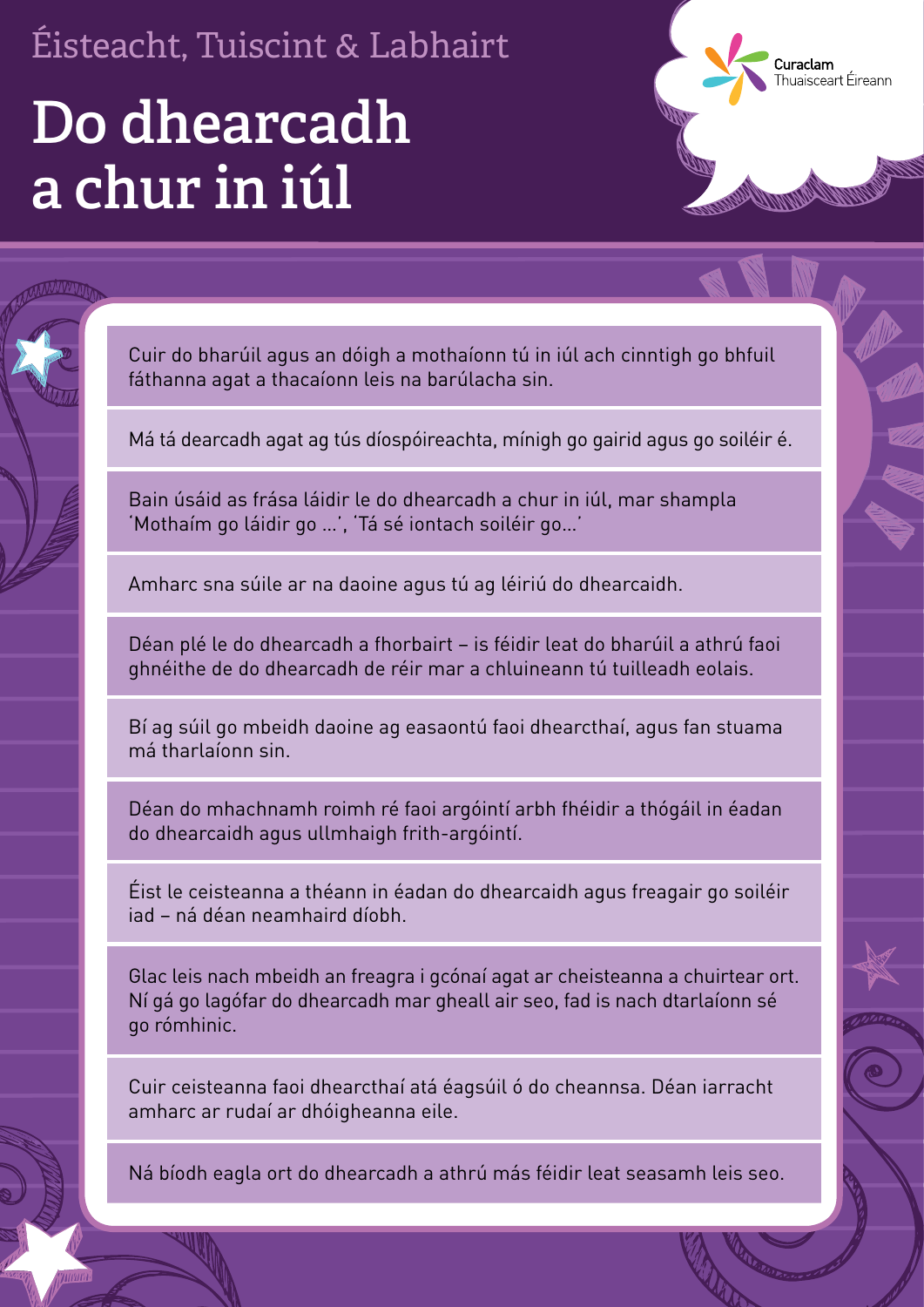**Ceisteanna a chur**

Ná bíodh imní ort ceist a chur.

Léirigh meas ar dhaoine agus tú ag cur ceisteanna.

Bíonn ceisteanna fíor-thábhachtach le go mbeidh rath ar an labhairt agus éisteacht.

Curaclam

**ar detam**<br>nuaisceart Éireann

Nuair a bhíonn tú ag obair i ngrúpa, cuir tús leis an chomhrá le ceist, mar shampla 'An bhfuil a fhios ag gach duine cad é atá le déanamh againn?'

Cuir ceisteanna oscailte a spreagann na daoine eile páirt a ghlacadh, mar shampla 'An bhfuil tuairim ag duine ar bith le tús a chur leis an chomhrá?'

Tabhair uchtach don duine fhaiteach páirt a ghlacadh trí cheist a chur air/uirthi agus a (h)ainm a lua ag tús na ceiste, mar shampla 'A Sheáin, cad é do bharúil faoi …?'

Bí dearfach nuair a chuirtear ceisteanna ort – tabharfaidh sin muinín dóibh go bhfuil sé ar do chumas freagra a thabhairt.

Bain úsáid as na buntéarmaí ceisteacha: cé, cad é, cá huair, cá háit, cad chuige agus cad é an dóigh.

Cuir ceisteanna reitriciúla le daoine a spreagadh chun machnamh níos doimhne a dhéanamh ar an cheist.

Cuir cúpla ceist ghairid in áit ceann amháin fada.

Mura dtuigeann tú ceist a cuireadh, cuir sin in iúl.

Déan iarracht a chinntiú go mbíonn cothromaíocht idir líon na gceisteanna a chuireann tú agus a mhinice a thugann tú freagra ar cheisteanna daoine eile.

Smaoinigh ar a bhfuil ar eolas agat cheana féin agus an rud atá le foghlaim agat, ansin cuir ceisteanna leis an bhearna eatarthu a líonadh agus do thuiscint a shoiléiriú.

Cuimhnigh gur féidir gurb iad na ceisteanna is fearr na ceisteanna is deacra a fhreagairt.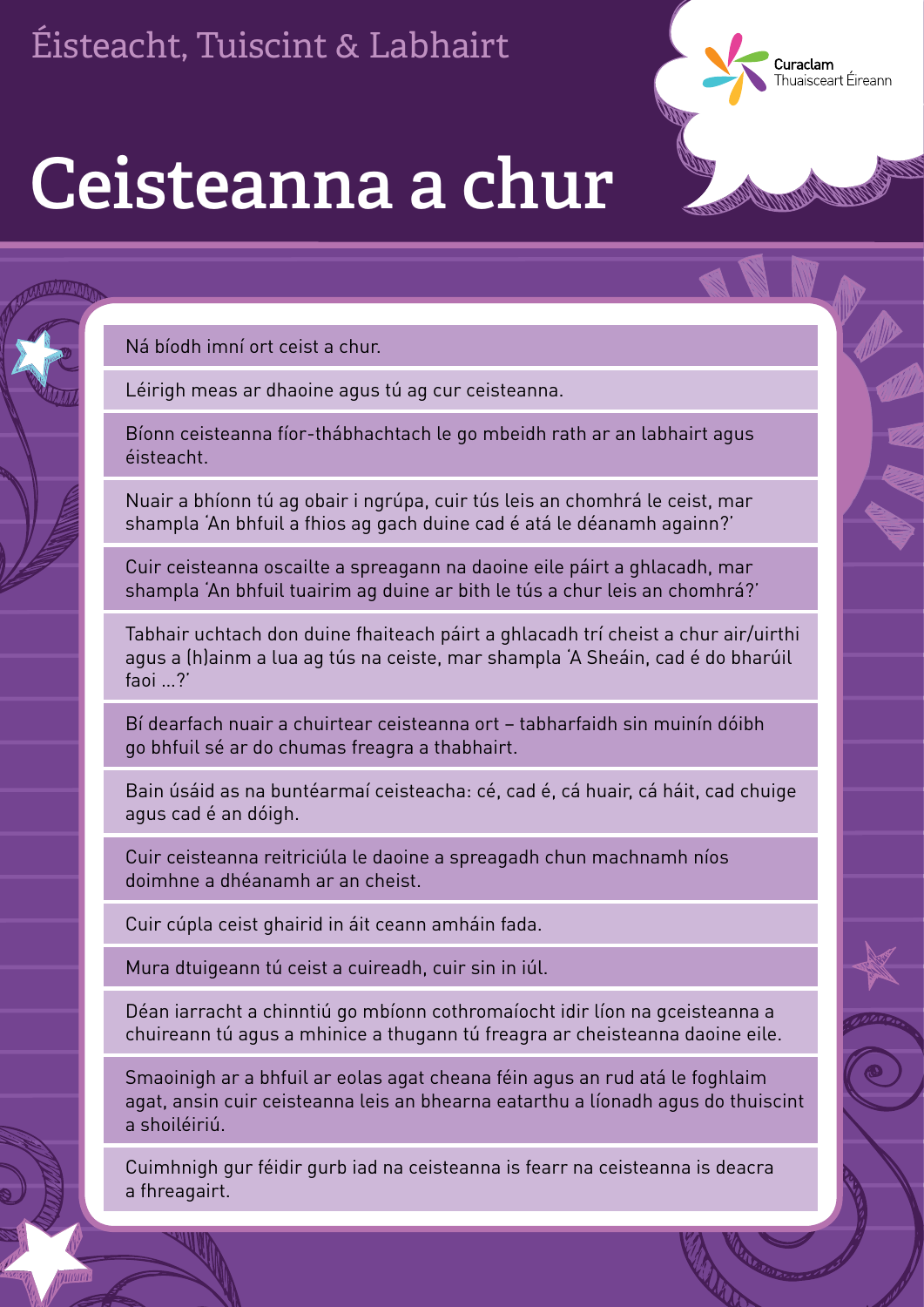Má bhíonn grúpa ina suí thart ar thábla, ba cheart go mbeadh an méid céanna spáis ag gach duine.

Cuir na suíocháin amach sa dóigh is go mbeidh gach duine ag díriú ar an lár.

Curaclam

Ná tiontaigh do dhroim le duine ar bith sa ghrúpa.

Ná bíodh do chuid uillinneacha ar an tábla, nó má chromann tú isteach ní bheidh daoine eile sa ghrúpa ábalta na daoine eile a fheiceáil.

Amharc sna súile ar dhaoine eile le linn an chomhrá.

Ná déan dearmad gur féidir leis an chuma atá ar d'aghaidh míle focal a chur in iúl. Mar shampla, cuirtear iontas in iúl nuair a dhéantar na súile a leathnú; cuirtear míthuiscint in iúl nuair a chuireann tú roic i do mhalaí súile.

## (Obair ghrúpa) **Comharthaíocht choirp**

Ná léirigh do bharúil trí do shúile a chasadh.

Nuair a labhraíonn duine nua, tiontaigh rud beag le hamharc orthu.

Taispeáin do dhaoine go bhfuil suim agat iontu, ag amharc orthu agus ag sméideadh do chinn ó am go ham agus tú ag éisteacht leo.

Agus tú ag caint, is féidir le gotha gnúise bheith ina chuidiú le go gcluinfear do theachtaireacht go soiléir. Mar shampla, má bhíonn níos mó ná cúpla pointe le déanamh agat, is féidir leat béim a chur orthu trí chuntas a dhéanamh ar do mhéara.

Bí cinnte go léiríonn tú meas ar dhaoine eile i gcónaí tríd an chomharthaíocht choirp agus na gothaí gnúise a úsáideann tú.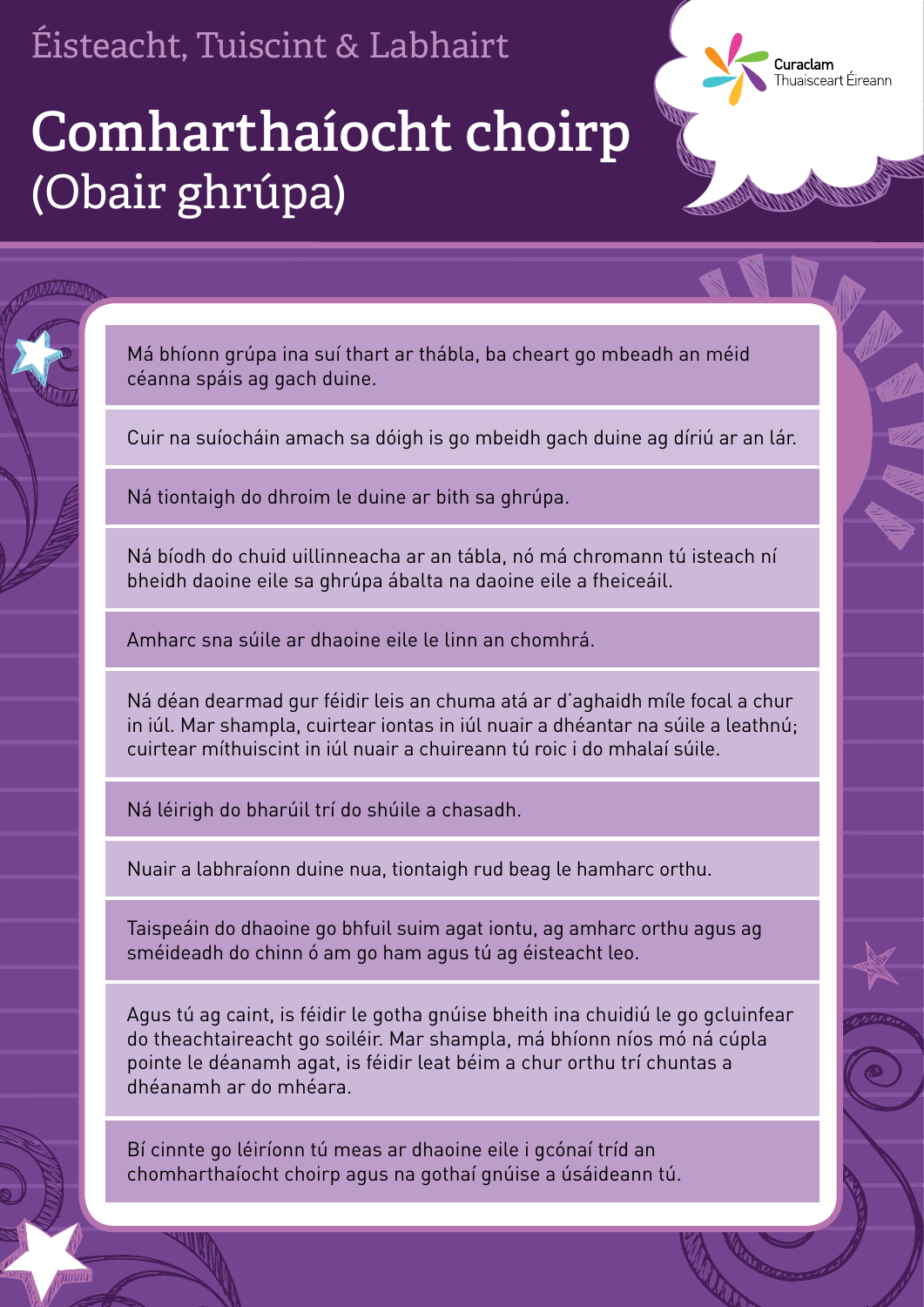Bí cinnte go bhfuil tú i do sheasamh mar is ceart. Seas go díreach agus coinnigh do ghuaillí siar.

Curaclam

Thuaisceart Éireann

Léirigh muinín trí do chomharthaíocht choirp. Fiú mura mothaíonn tú muiníneach, má ligeann tú ort féin go bhfuil féinmhuinín agat, creidfidh daoine eile sin fosta.

Bíodh do chomharthaíocht choirp ag teacht le foirmiúlacht na hócáide. Mar shampla, más ócáid iontach foirimiúil í nó má bhíonn tú i do sheasamh ag léachtán, is dócha go bhfanfaidh tú in aon áit amháin. Mura mbíonn an ócáid chomh foirmiúil sin, is dócha go mbeidh tú ag siúl thart.

Déan aoibh gháire leis an lucht éisteachta ó am go ham.

Ná fill do lámha ar d'ucht.

Más gá, bíodh do lámha snaidhmthe le chéile agat go scaoilte os comhair do choirp ach ná seas mar sin an t-am ar fad.

Amharc ar an lucht féachana an t-am ar fad. Má bhíonn tú ag baint úsáid as scáileán, ná léigh go díreach uaidh. Coinnigh súil ar a bhfuil ar an scáileán trí ríomhaire glúine a chur os do chomhair áit éigin cóngarach duit.

Bíodh cuma na spéise ar d'aghaidh. Má bhíonn tusa dubh dóite, beidh an lucht féachana dubh dóite fosta.

Smaoinigh ar do chuid gothaíochta féin agus déan iarracht an ghothaíocht a dhéanann tú go minic a choinneáil faoi smacht, mar shampla, do chuid gruaige a chíoradh le do lámh nó luascadh ar do shála.

Agus tú ag labhairt, tiontaigh do chloigeann go mall le hamharc ar an lucht féachana. Ná déan dearmad de na daoine atá go díreach os do chomhair nó i bhfad uait i gcúinní an tseomra.

Lena léiriú go bhfuil tú ag éisteacht go cúramach agus an lucht féachana ag labhairt nó ag cur ceisteanna, amharc ar an duine atá ag labhairt agus sméid nó claon do chloigeann.

## (Cur i láthair) **Comharthaíocht choirp**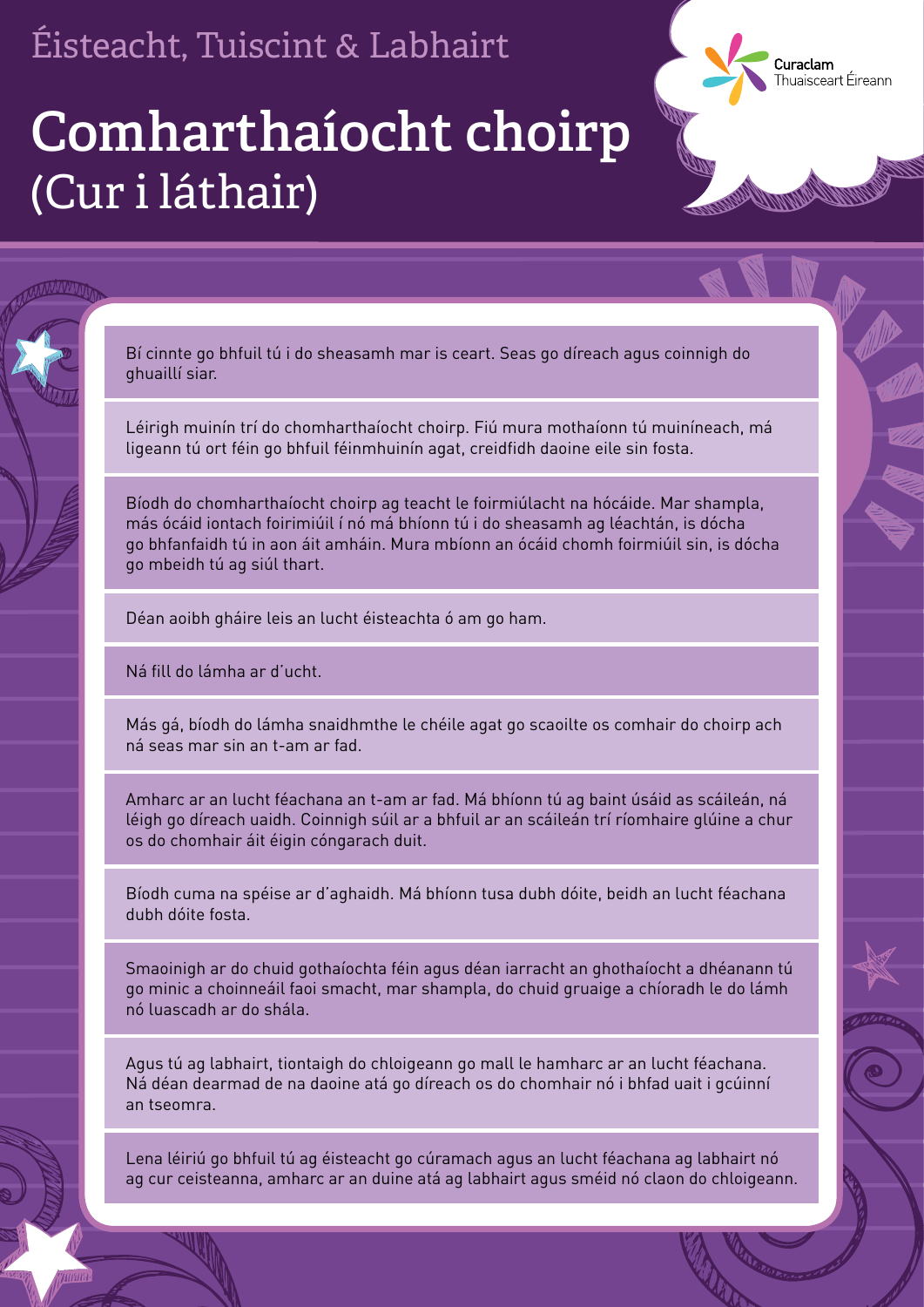**Plé Éifeachtach Grúpa**

Lean treoracha.

Bí cinnte go mbíonn tú páirteach sa phlé.

Bí eolach ar do chomharthaíocht choirp. Bí ar do shuaimhneas ach bíodh do chomharthaíocht choirp fóirsteanach don suíomh.

Curaclam

ar abunn<br>Nuaisceart Éireann

Ná déan dearmad de na pearsantachtaí éagsúla atá sa ghrúpa.

Leag síos róil sula dtosaíonn tú, mar shampla cathaoirleach leis an ghrúpa a stiúradh agus leis an phlé a choinneáil ag bogadh ar aghaidh.

I dtús báire, abair cad é an tasc agus bí cinnte go n-aontaíonn gach duine ar na spriocanna atá le baint amach.

Bí eolach ar chúrsaí ama agus cloígh leis an teorainn ama.

Cuimhnigh nach féidir plé a dhéanamh gan easaontú, ach bíodh meas agat ar dhaoine.

Cuir ceisteanna leis an chomhrá a choinneáil ag dul agus le daoine eile a spreagadh lena bpointí a fhorbairt.

Ná lig do dhuine amháin seilbh a ghlacadh ar an phlé: spreag gach aon duine le páirt a bheith acu ann.

Má bhíonn baill den ghrúpa ciúin, bain úsáid as a n-ainmneacha agus tú ag labhairt leo agus cuir ceist orthu faoina dtuairimí le go mbeidh siad páirteach ann.

Má bhíonn clonscairt phearsantachta idir tú féin agus duine éigin, dírigh ar an topaic agus ní orthusan.

Smaoinigh faoin rud atá á phlé agaibh ó pheirspictíochtaí éagsúla.

Glac ról abhcóide an dhiabhail: is ionann sin agus pointí a dhéanamh nach gá go n-aontófá leo, ar mhaithe le dearcadh eile a nochtadh.

Cuir críoch leis an phlé cúpla bomaite sula mbeidh an t-am istigh ionas go mbeidh deis agat achoimre a dhéanamh.